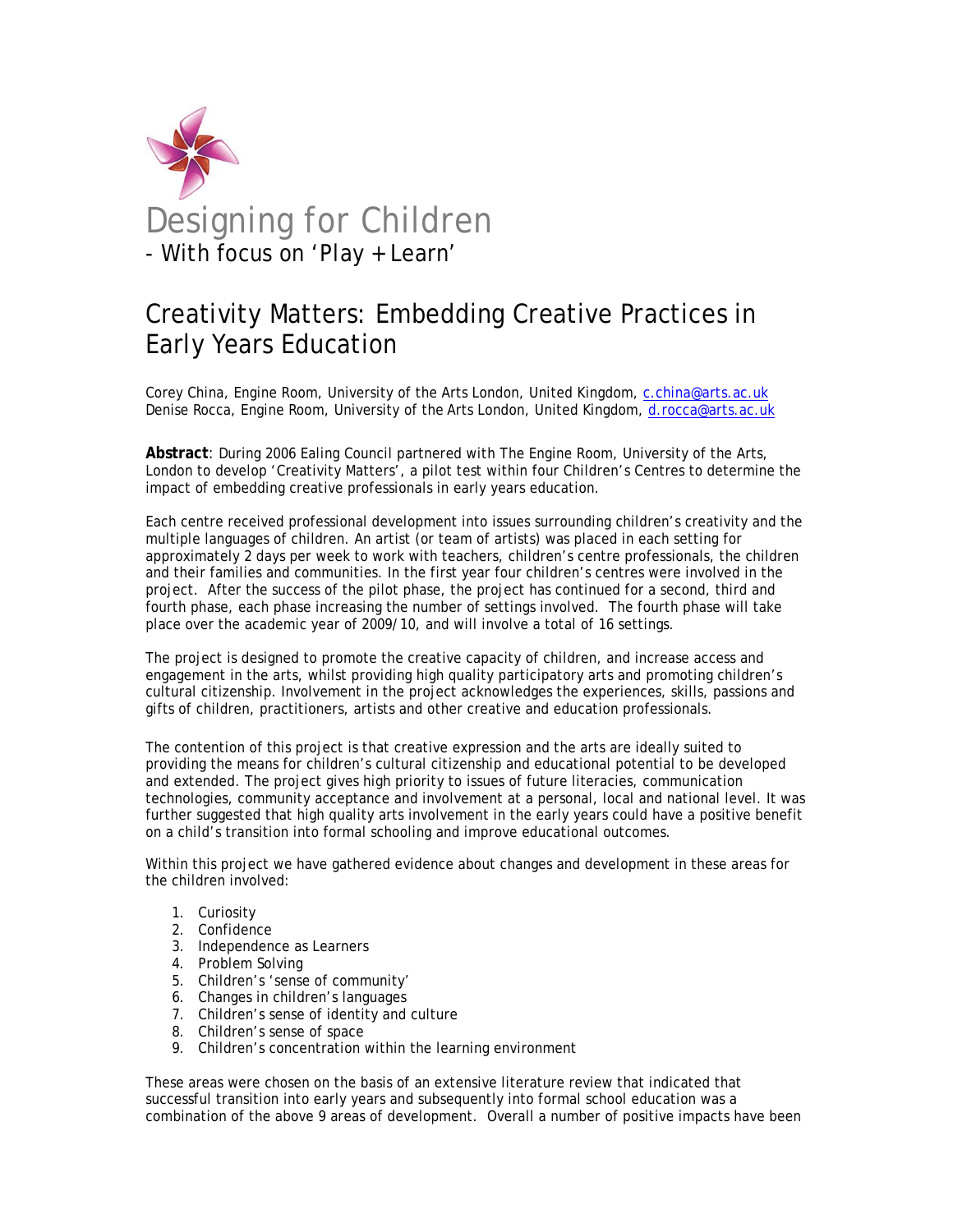found for children in relation to these 9 areas, some of which challenge commonly held perceptions about children and learning processes.

Over the past three phases, it has been found that Creativity Matters is a highly effective way to improve children's learning and social skills in the early years. Furthermore, the project has had generally successful outcomes for early years' practitioners and artists and improved links to other educational providers, especially the links between secondary school, higher education and early years centres. The project encouraged greater use of cultural and community facilities and made some improvements to models of family learning and community sustainability.

*Key words: Creativity Matters; early years; Ealing; creativity; child-led approach; play; artbased learning.* 



Paint Play

## **1. Introduction**

This paper will address two aspects of the Creativity Matters project. The first relates to the areas of children's learning, which have been outlined in the abstract. For the sake of brevity, two areas will be considered, specifically 'changes in children's languages', and 'independence as learners'. Within each area we have observed a number of approaches by creative practitioners, however here we will consider one specific approach with each area to give a taste of how creative activities are being used in children's development.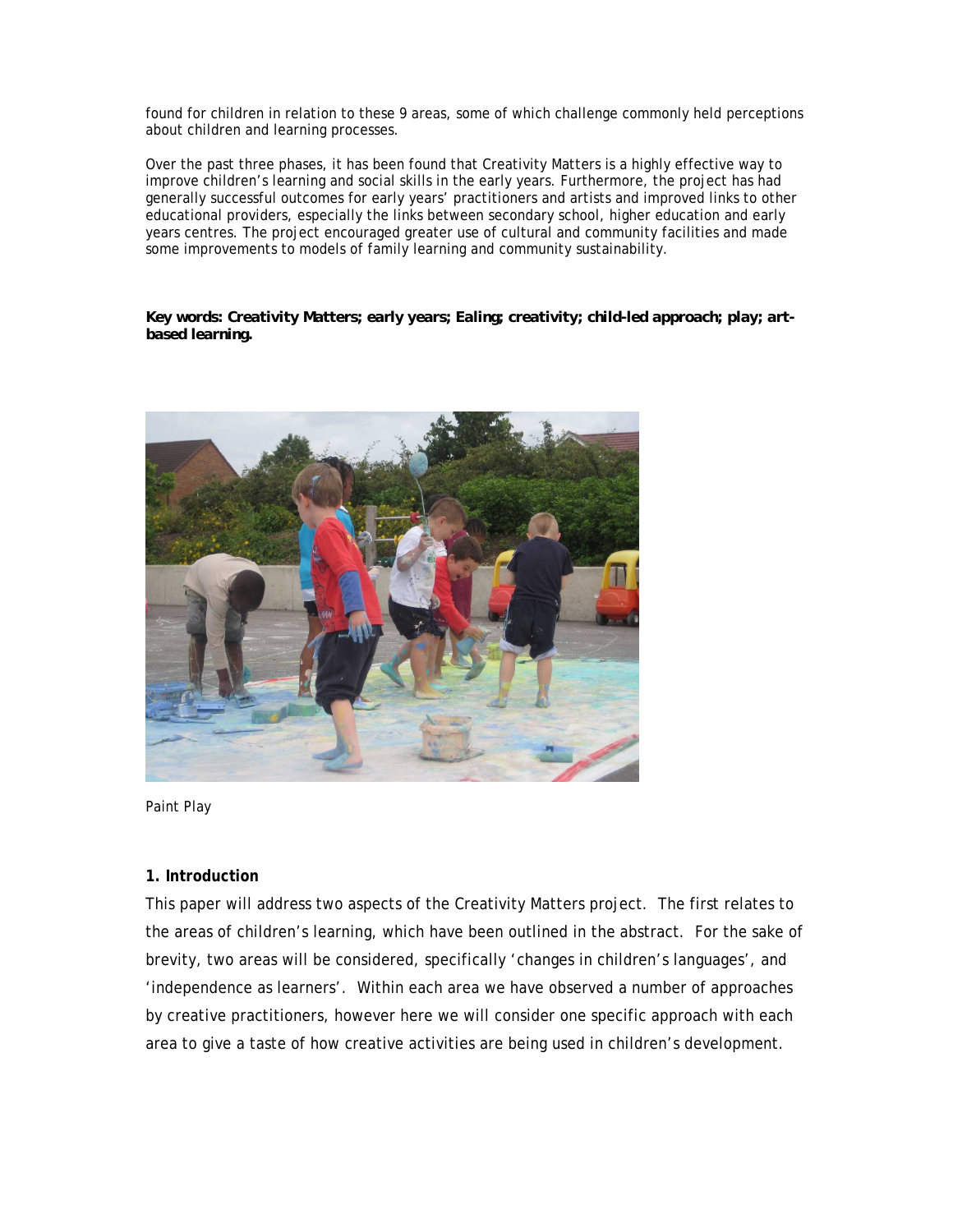The second aspect to be discussed in this paper relates to sustainability and the indirect impacts of the project upon staff, the school as a whole, and the wider community. These 'indirect impacts' have helped to further embed the project within each school and have acted as a 'legacy' for each school once the project has come to a close.

#### **2. Children's Learning**

Ealing is the third largest borough in London, and is recognised as having the fourth most ethnically diverse population of the 354 local authority areas in the country. Most of the schools in this area are faced with issues of classes with a high number of ESL (English as a second language) children, or with not English at all when they first enter the school system. These language issues can slow a child's progress and often hides the child's talent and potential in other subjects and lowers their achievements in all areas of the curriculum. Moreover, language difficulties have a great impact on a personal level, such as social skills, confidence and self-esteem. As Creativity Matters is focused on the Foundation Stage, it took up the challenge of supporting language improvements and increasing children's wider communication skills.

Across the project, artists and creative professionals use a variety of approaches in addressing challenges like this one. One particular artist used 'helicopter stories' to address language issues in her school. In her own words, the artist describes 'helicopter stories' as follows:

 It is clear that as an educator there is a need to ask questions to the children all of the time. The classroom, then, creates its own set of communication parameters – this is not how we talk, however in our everyday interactions: when we talk it is dialogue, and in the fantasy world of play where there are fluid rules and everything is accepted, grammar and enunciation are not an issue: there is no right, there is no self-censorship. This is why using helicopter storytelling, as we did today, is so valuable and exciting. The children came to me one by one to dictate their stories, invested and absolutely resolved I set them down word for word. Often the opening line would be, 'I don't know what to say. I don't know.' I would ask, 'Is that the beginning? Should I write it?' They would respond, 'Yes', and I absolutely believe that this was a test – to see if I would really write it, and write it just the ways they said it – no censorship! After crossing that hurdle, the words would mostly flow – they were so definite about their words, and so sure when the story was over. A few of the braver ones came back for a second or even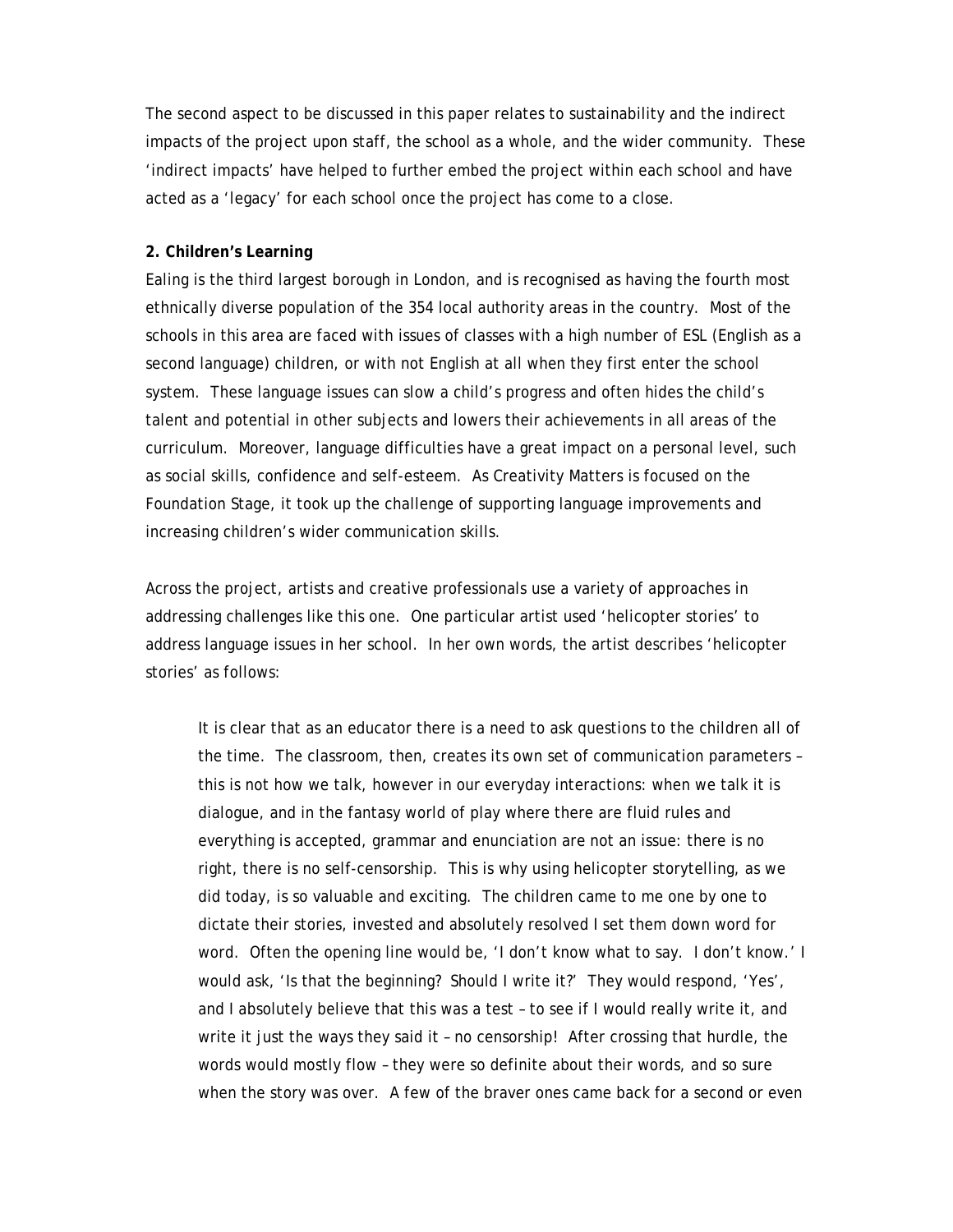third go, and at least two children whose first language is not English created stories, one using mostly actions and mime. It was electrifying to hear Child A say, 'Tomorrow we make another one. Ok. Tomorrow more.'

The aim of this technique is to value the voice of the child. The artist works with one child at a time, and writes down every word and sound that they make. This immediately resonates with the child, and creates a record of the narrative they are trying to communicate. Over a period of time, the artist continues to work with each child to build upon their stories, leading to a fully formed narrative.

## **Examples of 'Helicopter Stories'** (as recorded by the artist)

Child A:

Banana ice lolly lollipop banana apul owange food cheese and me milk cawut bunana apul owange cawut food. Cheese an meelk rice and meelk food. Cheese and fice five a day captain hook food. Banana an cheese milk an rice. Rice an food Food an milk Meelk an rice meelk an chicken an sandwich an rice an fruit an vegetable.

Child B:

Snake baby snack banana pineapple pie cars bad car red car green car car nannys car brrrrrrrrrrrrrrrrr dinosaur crocodile snap! Snep and bite de car car jasp cwash beby ta ta cam b'ching piness. Finish.

Child C:

I want stronaut and deep sea diver. A dolphin jumps. And then udder one. Fish. Den octopus Jellyfish a deep sea diver again and gain stronaut. Den dolphin. Den ocean fish. And a dark and a ligh fish dey deep sea diver. Den some nuther gain stronaut. Den dolphin. Den deep sea diver. Finish.

Feedback from the teachers on the use of 'helicopter stories' confirmed that children not only improved their language and speaking skills, but also showed more confidence and self-esteem when speaking with each other and with adults.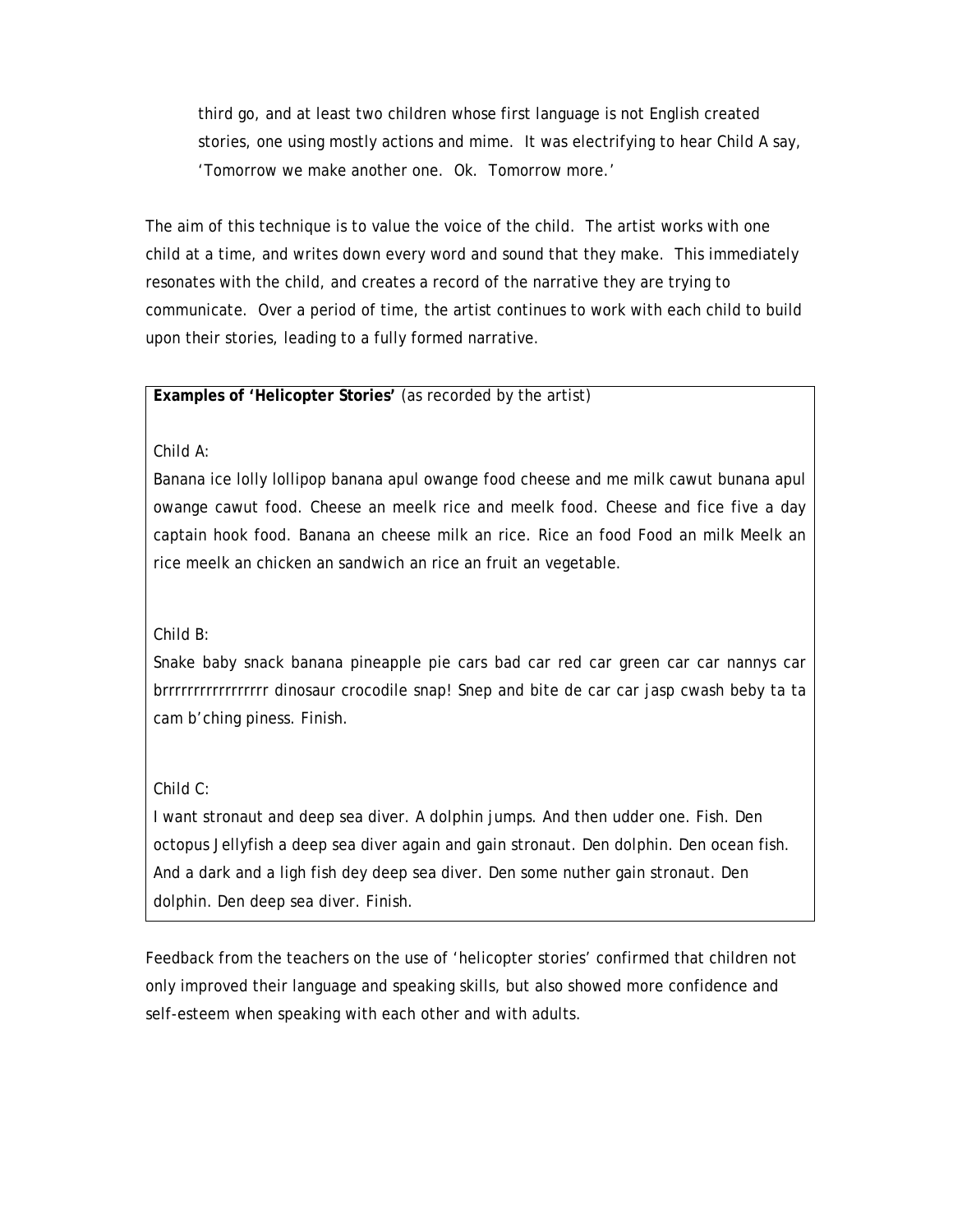

Movement and Storytelling

Often the project team comes across approaches to activities for the children that are led and directed by the adults, in other words, the teachers and practitioners. Many use precut templates for their activities, asking the children to copy what they see, and across a number of schools, this results in the end product not only looking the same, but avoids incorporating any ideas or direction a child may want to take. To address this issue in encouraging a child-led approach, and to help the children develop independence as learners, one artist uses a range of materials to help frame the activities. In this approach, small groups of children are presented with basic and recycled materials such as: tape, glue, plastic, cardboard, tins, straws, tin foil, buttons, beads, boxes, paper, along with basic equipment such as scissors, rulers and glue-guns. The children are then given a topic or direction and asked to construct to this theme, for example, build a dragon. As they are constructing, the children are encouraged to verbalise what they are building, and what materials they are using to do so.

In the example below, groups of children were asked to use foil and other bits of materials to construct a hanging sculpture. As the children were making, they were encouraged to apply their imagination to the process, and in doing so, the sculpture was gradually transformed through the children's making. In this way the children take responsibility for their learning, and gain independence through the making and transformative valuing of the activity. Teachers gave the following account of the sculpture as it travelled from between classrooms: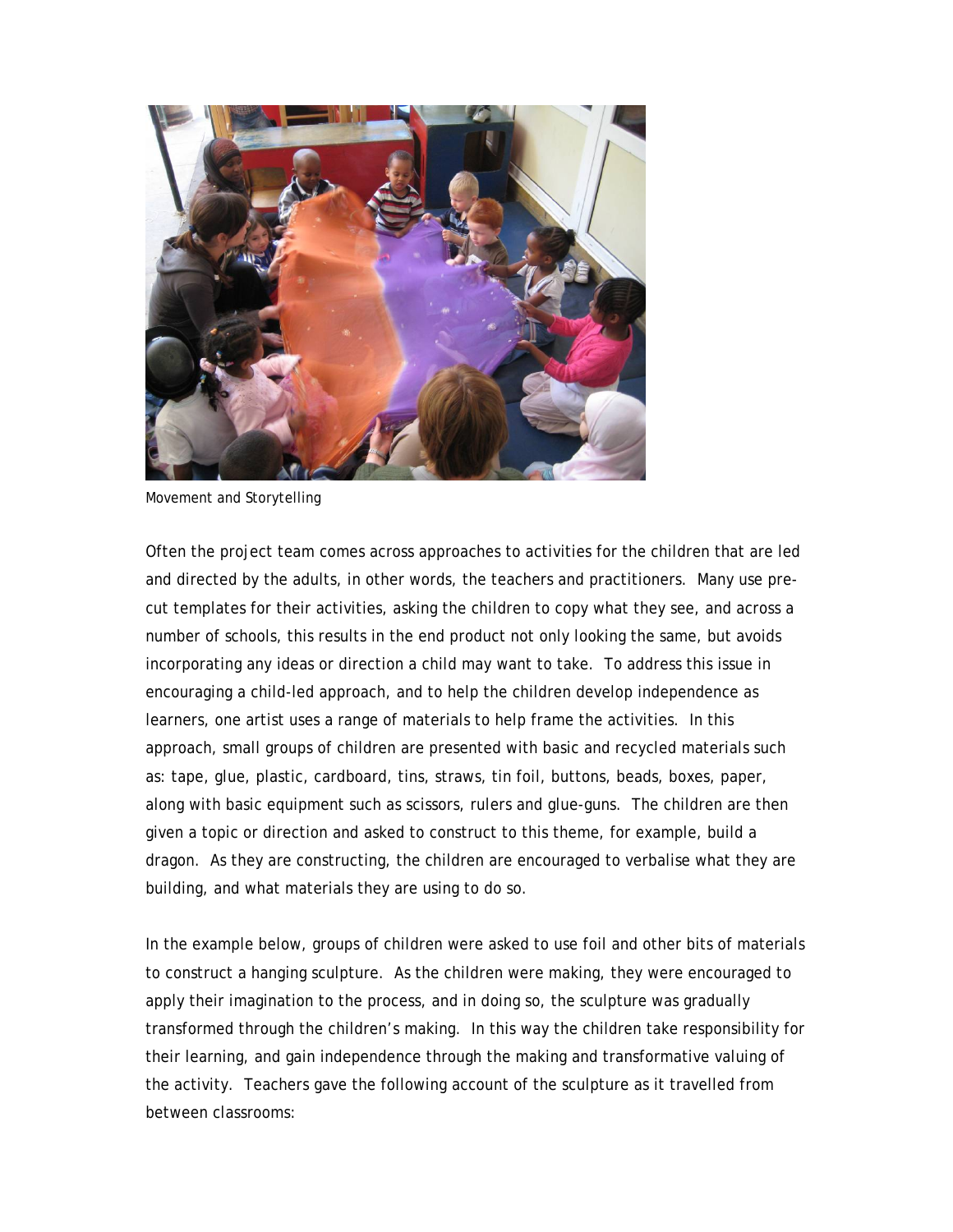#### Reception Class 1:

We split the class into 2 and each group worked with the artist. She gave them bits of foil and asked them to roll it and twist it until they have made any shape, they enjoyed working together and extending their ideas and thinking. They learn how to work as a team and share their ideas.

#### Reception Class 2:

We hung a foil structure/sculpture that the artist has made with Class 1 in our classroom. She explained to the children that they could make long shapes with the foil that they could then attach to the existing hanging sculpture. The children tore off different lengths of foil, rolled or scrunched them up and wrapped and dangled them off the sculpture. The children got excited and started to use longer and longer pieces of foil. One of the girls used a piece of foil to make a headdress with a train hanging down! The artist explained that she was going to add to the foil sculpture with the nursery children on Friday.

#### Additional note from Reception Class 2:

We kept the foil sculpture hanging in Reception Class and added to it over Chinese New Year. The children decided to hang some of the Chinese lanterns from the sculpture. They then started hanging strips of crepe paper, tissue paper and any other material from the collage trays. It transformed the foil sculpture into a very colourful piece.

#### Nursery Class 1:

The artist hung the foil sculpture reception made earlier on the string and invited nursery children to come and create their own objects and to attach them to the existing structure. This was a great opportunity for the children to develop on their existing CLL (language) and social development skills. The children showed lots of interest in this activity. They enjoyed the feel of foil and expressed this by discussing what it feels like, and what they can do with foil to each other.

Nursery Class 2: The artist hung up the foil sculptural structure and explained that she wanted the children to add to it using their own foil creations. The children had great fun scrunching, tearing, fixing and twisting the foil. The children worked on their own individual ideas – jewellery, knights, balls, etc. They really enjoyed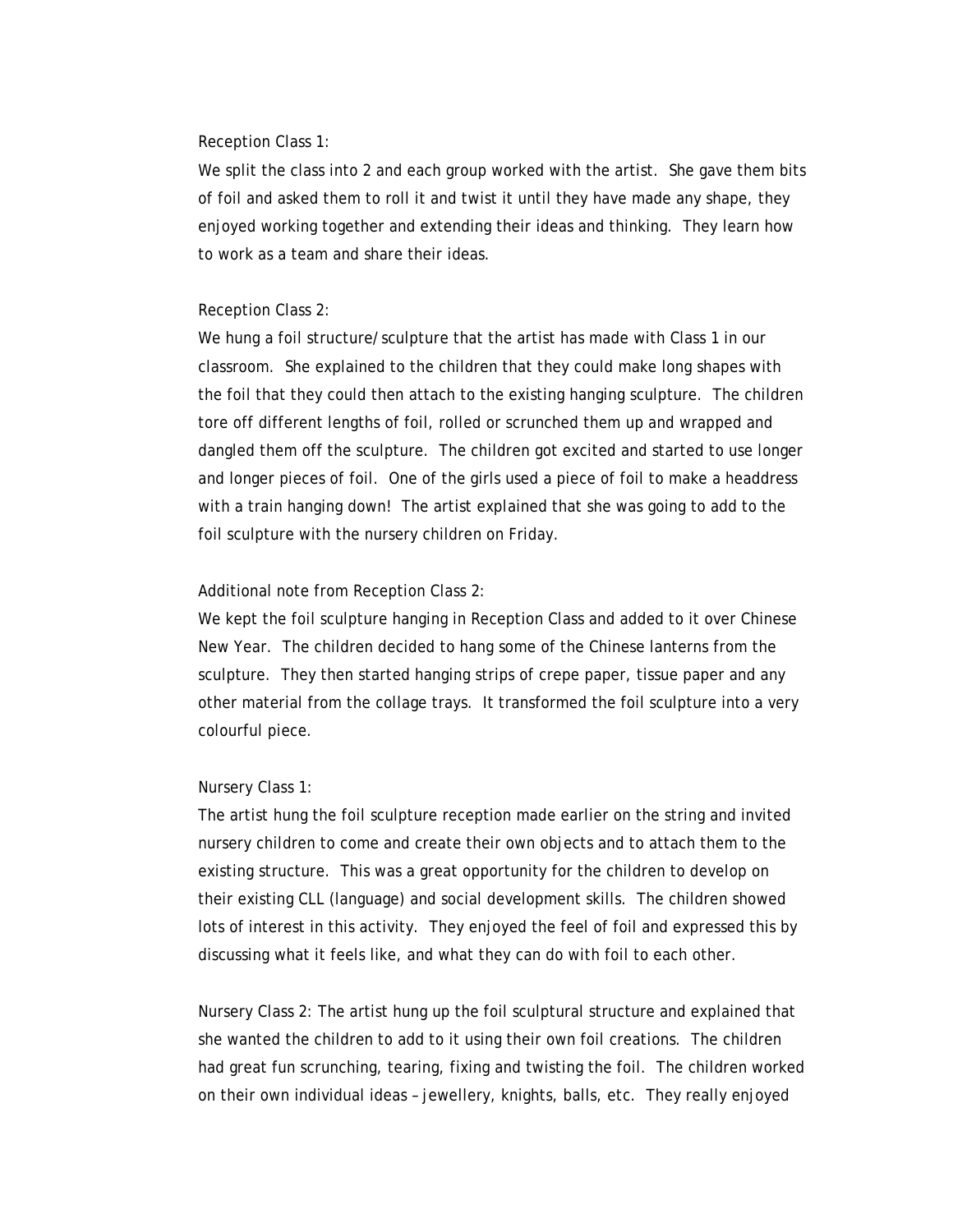this activity and were all on task throughout. The children enjoyed having the freedom to create whatever they wanted and it was a great opportunity to see their creative sides.



Foil Sculpture

In both of these examples, and within the larger objectives of the project, all creative activities delivered by artists and creative professionals were able to address specific areas of the curriculum such as language and basic skills (cutting, folding, making), as well as softer outcomes such as confidence, self-esteem, imagination, and collaboration. Whilst the above examples are focused upon outcomes for the children, they also hint at some of the indirect outcomes from the project for staff and the wider school community, such as cross-classroom sharing which will now be briefly discussed.

## **3. Indirect Impacts**

The structure of the project occurs across a three year cycle; in the first year, a school receives full funding for both artist time and resources; in the second year, this funding is reduced by half; and in the third year schools receive no funding. Across all three years, the Engine Room project team provides project management, research and evaluation support. The aim of this structure is to build up a base of knowledge and skills, and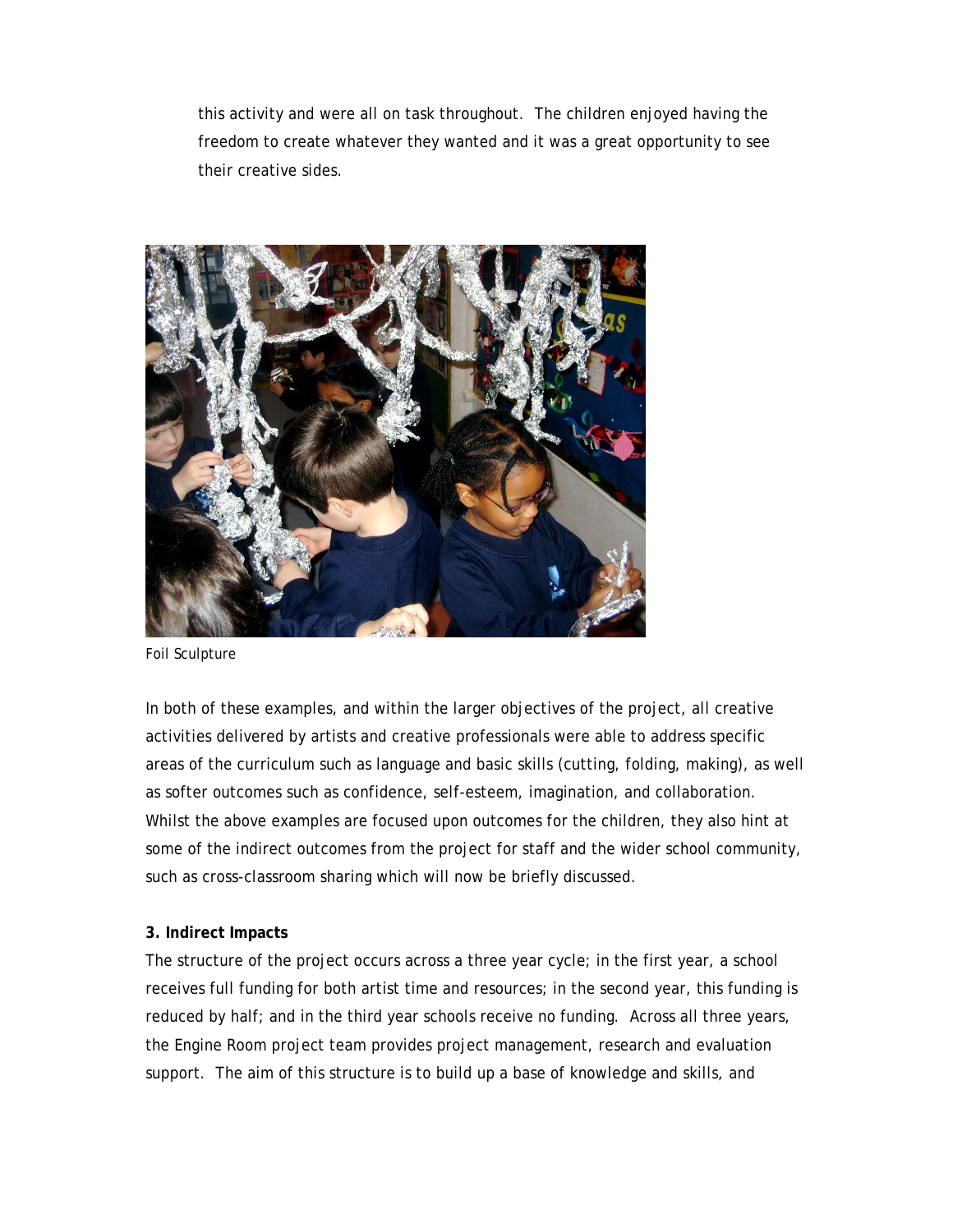encourage schools to value a creative approach to teaching and learning, in order they can take this up themselves once the project team has withdrawn.

With this in mind, a number of indirect impacts have been discovered as arising from the project. These are in addition to the actual physical product an artist may leave behind in a school, such as a sculpture, mosaic, piece of artwork, etc. For the sake of brevity, this paper will discuss two of these findings, although many more have been found over the past four phases of the project.

As mentioned above, funding is gradually reduced to encourage schools to divert their own funding into continuing the project on their terms. To date, roughly 50% of schools who have participated in the project have diverted extra funding to continuing their engagement with artists and creative professionals. This has been done to various extents, for instance one school has continued to pay their artist to work with the children a day a week across the school year, whilst other schools have matched the funding in the second year, or have asked artists to come in to deliver projects within a specific timescale.

Another indirect impact has been more school-wide, in the valuing of a creative approach towards teaching and learning. After completion of the project, several schools have continued to use Engine Room as a resource and guide on issues of creativity. For example, one school has changed their professional development approach, by using artists and creative professionals to deliver courses instead of standard training methods. In addition, although the project took place within the Foundation Stage of each school, informal conversations with teachers at higher levels took place. The project became a discussion point throughout the school and as other teachers not directly involved requested information and engagement with the creative methods being used. Many often 'borrowed' the artist or creative professional for a short period of time to come into their classroom to deliver activities, allowing the project to spill into other classrooms.

### **6. Conclusion**

To conclude this discussion, there are some basic principles on embedding creative practices in an early years environment that have arisen from the project. First, the project has shown that creative practice within the classroom has the potential to alter teaching and learning practices throughout the school, for staff and senior management alike. A creative approach provides an alternative way to view process, whether this is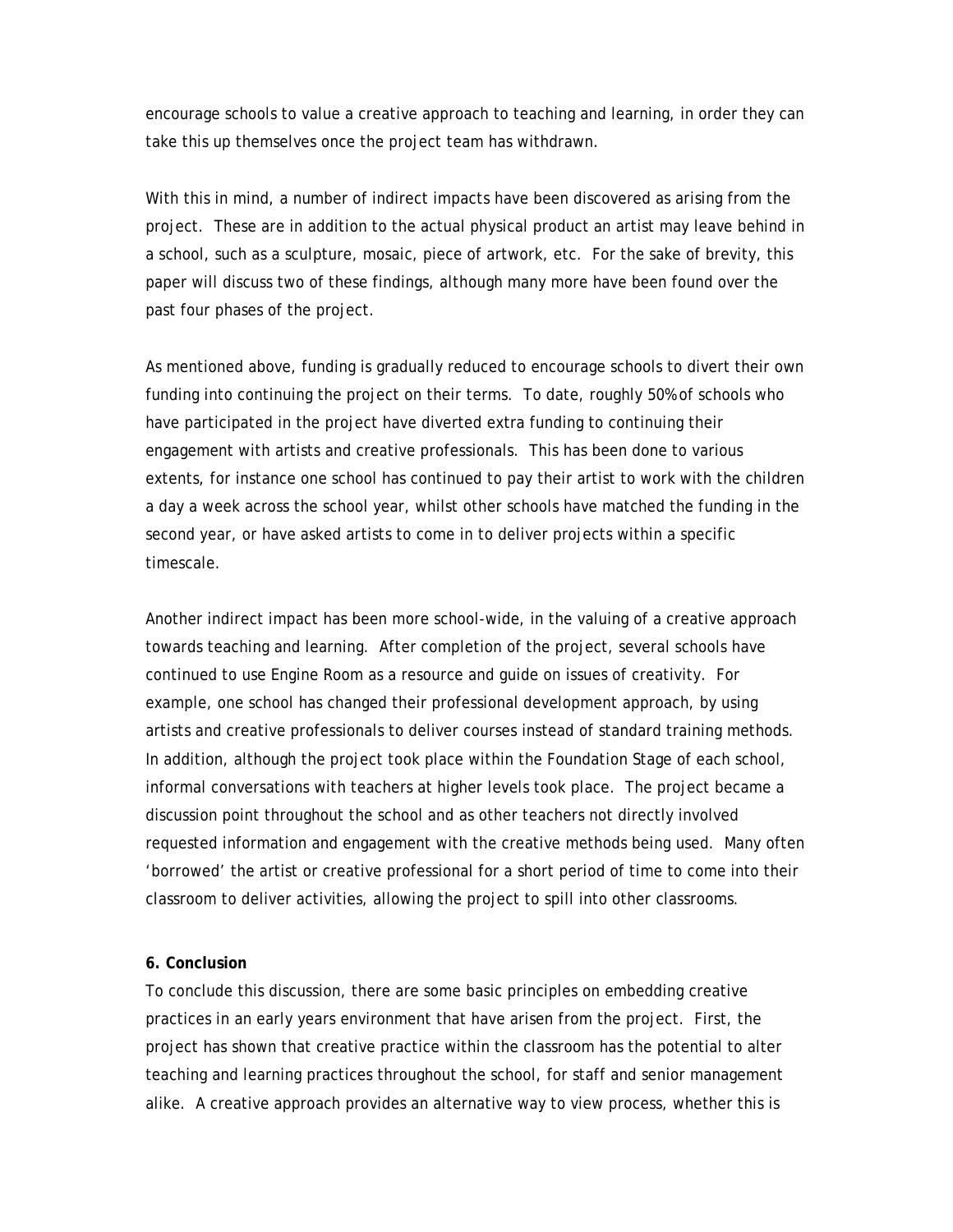how to interpret and deliver the curriculum or how to conduct professional development for staff.

Second, a child-led approach is important. Free and imaginative play allows children the time and space within their day to think freely. This empowers children by allowing them to choose not only the activities they would like to engage with but also how they learn from these activities. This is a flexible approach, giving children the opportunity to decide for themselves, which leads to all of the soft outcomes, i.e. confidence, greater concentration and memory, etc., and allows children to personally value the activity they are doing.

That said, we are not devaluing a more traditional, structured approach, as we feel it is necessary to ensure that children have a level of basic skills to make the most of a creative, child-led approach. Children who can use scissors, tie their own shoes, use utensils, etc. are then better able to take advantage of what the artist is offering and in turn help each other in their creative play. Rather, we are advocating the use of flexible, creative methods within early years classrooms. This provides for a more holistic approach to children's learning and development. Furthermore, creative development should be assessed through all of the curriculum areas. As the artists and creative professionals have shown through their work with the children, creativity as a way of thinking and doing can been seen as contributing to all subjects.



Creative Framing